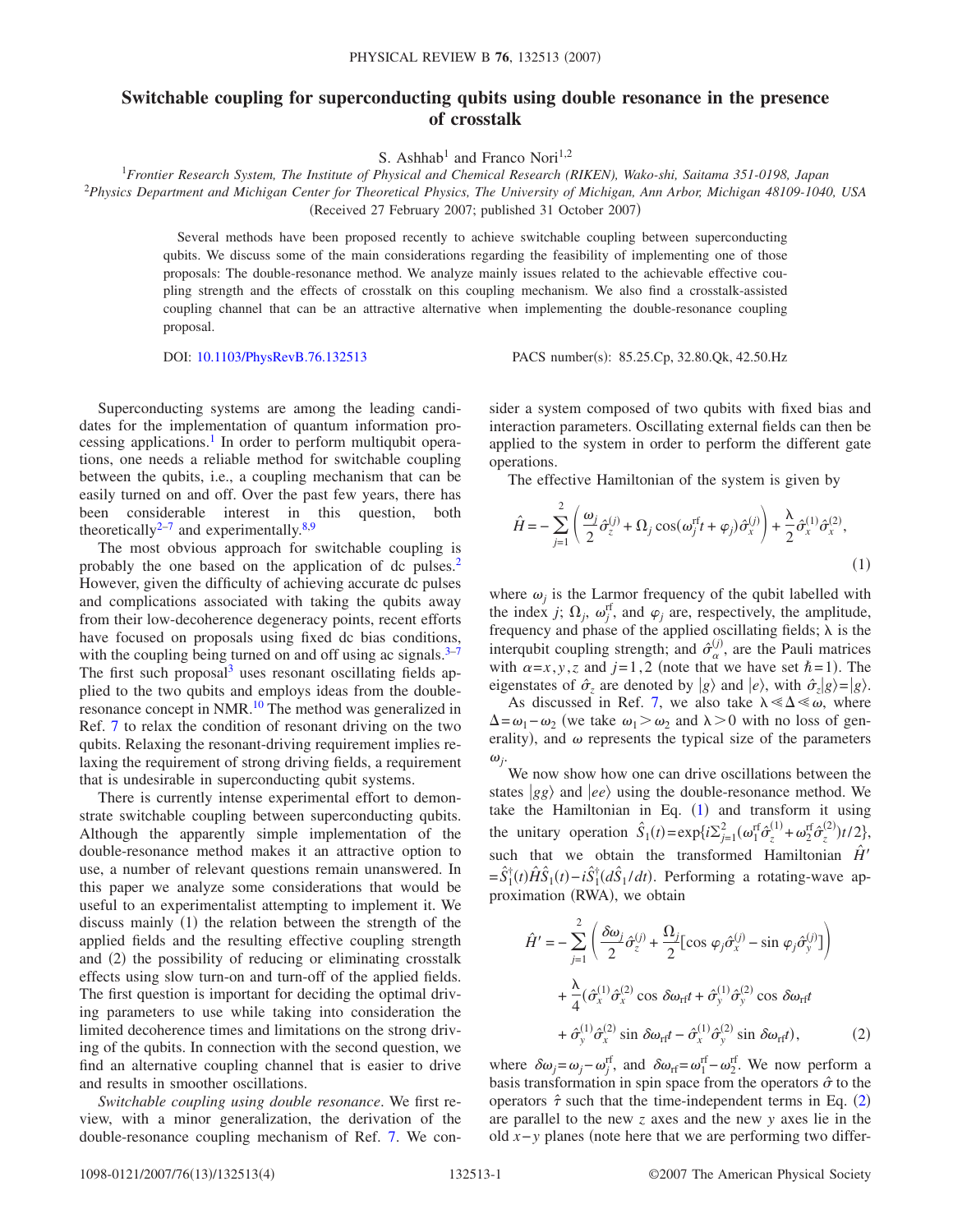ent transformations for the two qubits). Following the same steps as in Ref. [7](#page-3-2) while choosing driving parameters that satisfy the resonance condition

$$
\sqrt{\delta\omega_1^2 + \Omega_1^2} + \sqrt{\delta\omega_2^2 + \Omega_2^2} = \omega_1^{\text{rf}} - \omega_2^{\text{rf}},\tag{3}
$$

<span id="page-1-1"></span><span id="page-1-0"></span>we reach the effective Hamiltonian

$$
\hat{H}'' = -\frac{\lambda_{\rm eff}}{2} \{ e^{i\delta\varphi} \hat{\tau}_+^{(1)} \hat{\tau}_+^{(2)} + e^{-i\delta\varphi} \hat{\tau}_-^{(1)} \hat{\tau}_-^{(2)} \},\tag{4}
$$

where we have defined

$$
\lambda_{\text{eff}} = \frac{\lambda}{4} (1 - \cos \theta_1)(1 + \cos \theta_2), \tag{5}
$$

 $\delta \varphi = \varphi_1 - \varphi_2, \ \tau_{\pm}^{(j)} = (\tau_x^{(j)} \pm i \tau_y^{(j)})/2$ , and tan  $\theta_j = \Omega_j / \delta \omega_j$ . Alternative resonance conditions are given by

$$
\pm \sqrt{\delta \omega_1^2 + \Omega_1^2} = \sqrt{\delta \omega_2^2 + \Omega_2^2} = |\omega_1^{\text{rf}} - \omega_2^{\text{rf}}| \tag{6}
$$

and they result in simple variations of the effective Hamiltonian given in Eq.  $(4)$  $(4)$  $(4)$ .<sup>[11](#page-3-7)</sup>

Equations  $(3)$  $(3)$  $(3)$  and  $(4)$  $(4)$  $(4)$  form the basis for the doubleresonance coupling mechanism. The Hamiltonian  $\hat{H}$ <sup>*n*</sup> drives the transition  $|gg\rangle \leftrightarrow |ee\rangle$  but does not affect the states  $|ge\rangle$ and  $\ket{eg}$  in the basis of the operators  $\hat{\tau}$ . Therefore, a single two-qubit gate that can be performed using the Hamiltonian  $\hat{H}^{\prime\prime}$  and the set of all single-qubit transformations form a universal set of gates for quantum computing.

*Effective coupling strength*. The first question we consider here is the relation between the strength of the driving fields and the effective coupling strength, i.e., the two-qubit gate speed. Equation ([3](#page-1-1)) can be satisfied with values of  $\Omega_j$  ranging from 0 to much higher than  $\Delta$ , although our second RWA breaks down for those large values (the deviations from the above derivation should be fixable by including higher-order effects, as long as the driving amplitudes remain much smaller than the qubit Larmor frequencies).

First let us look at the meaning of the coupling strength  $\lambda$ . If the two qubits were exactly resonant with each other  $(\omega_1)$  $= \omega_2$ ), two-qubit oscillations occur with (angular) frequency . Although we are unaware of any mathematical proof in the literature, it seems to us intuitively obvious that this value should be the upper bound of how fast one can perform two-qubit operations utilizing this coupling term. The ratio  $\lambda_{\text{eff}}/\lambda$  therefore tells us how much of the maximum speed we are achieving with a given set of driving parameters. This ratio is given by

$$
\frac{\lambda_{\text{eff}}}{\lambda} = \frac{1}{4} \left[ 1 + \frac{x - \frac{1}{4x}}{\sqrt{1 + \left(x - \frac{1}{4x}\right)^2}} \right]^2, \tag{7}
$$

where  $x = \Omega/\Delta$ , and we have assumed equal driving amplitudes for both qubits. The ratio  $\lambda_{\text{eff}}/\lambda$  is plotted in Fig. [1.](#page-1-2) For weak driving fields,  $\lambda_{\text{eff}}/\lambda$  is proportional to  $\Omega^4$ , making it highly undesirable to go too far into that limit.

<span id="page-1-2"></span>

FIG. 1. The effective coupling strength  $\lambda_{\text{eff}}$  divided by the original coupling strength  $\lambda$  from Eq. ([1](#page-0-0)) as a function of the driving amplitude  $\Omega$  divided by the interqubit detuning  $\Delta$ . Here we assume equal driving amplitudes for the two qubits.

It might seem strange that it is possible to achieve the full speed allowed by the coupling term in Eq.  $(1)$  $(1)$  $(1)$  (see Fig. 1 with  $\Omega/\Delta \rightarrow \infty$ ), a situation intuitively reserved for the case of resonant qubits. Inspection of the resonance condition  $[Eq. (3)]$  $[Eq. (3)]$  $[Eq. (3)]$  in this strong-driving limit shows that it corresponds to the driving fields being far off resonance with the qubits and

$$
\omega_1 + \frac{\Omega_1^2}{2(\omega_1 - \omega_1^{\text{rf}})} = \omega_2 + \frac{\Omega_2^2}{2(\omega_2 - \omega_2^{\text{rf}})}.
$$
 (8)

The effect of the driving fields can therefore be understood in terms of the ac-Stark shifts added to the qubit Larmor frequencies. The resonance condition is satisfied when the renormalized Larmor frequencies of the two qubits are equal. From this point of view, it is not surprising that one can achieve the full speed allowed by the coupling term.<sup>12</sup> The experiment of Ref. [9](#page-3-4) was close to this limit.

For any realistic situation, our approximations will break down before achieving the infinitely strong driving limit. The relationship between the different parameters determines how close one can get to that limit. With the typical parameters  $\omega_1 / 2\pi = 5$  GHz,  $\Delta / 2\pi = 1$  GHz, and  $\lambda / 2\pi = 0.1$  GHz, we numerically obtain 70–80 % of the maximum gate speed before the dynamics deviates from that of Eq.  $(4)$  $(4)$  $(4)$  [in all our numerical calculations, we solve the Schrödinger equation using the Hamiltonian in Eq.  $(1)$  $(1)$  $(1)$ . Here we also use the resonance condition in Eq.  $(3)$  $(3)$  $(3)$ ].

*Crosstalk*. We now address the question of crosstalk, i.e., when each qubit feels the driving signal intended for the other qubit. In order to describe the effects of crosstalk, we now add to the Hamiltonian in Eq. ([1](#page-0-0)) terms of the form  $\beta \Omega_j \cos(\omega_j^{rf} t + \varphi_j) \sigma_x^{(j')}$ , where  $j \neq j'$ , and the coefficient  $\beta$ quantifies the amount of crosstalk. As the presently relevant case for flux qubits, we take  $\beta = 1$  (i.e., 100% crosstalk).

In order to understand the harmful effects of crosstalk, $13$ one should note that the Hamiltonian in Eq. ([4](#page-1-0)) does not operate in the computational basis, but rather in a rotated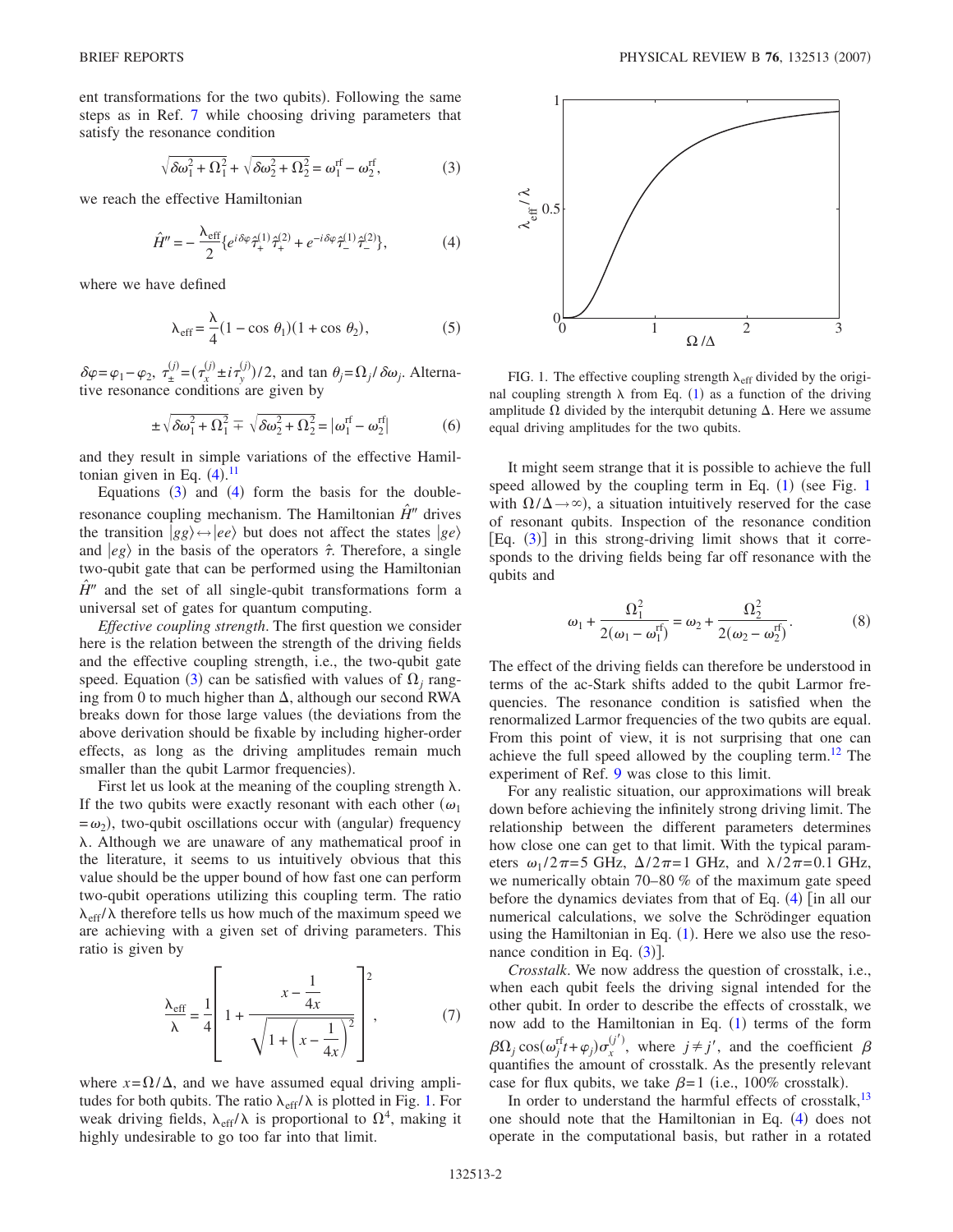basis. Reference [3](#page-3-5) proposed using a precise timing procedure where meaningful results are obtained only at times when the two bases coincide, whereas Ref. [7](#page-3-2) proposed applying the appropriate single-qubit rotations before and after the twoqubit gate operation. Both proposals add a step to the coupling procedure, and precise calibration is required for this extra step. Corrections from crosstalk must therefore be taken into account in implementing the extra step.

Here we propose to turn the driving signal on and off slowly, such that the adiabatic ramp of the driving signal's amplitude transforms the states of the qubits between the computational basis and the rotated basis of Eq.  $(4)$  $(4)$  $(4)$ . With this approach the extra steps mentioned above are no longer needed. Clearly, and especially from an experimental point of view, eliminating a step from the required procedure is always a welcome simplification, regardless of crosstalk. With our new proposal, one would need to adjust only one parameter in order to obtain good oscillation dynamics.

Since the idea of slowly turning on and off near-resonant driving fields has not been analyzed in the literature for this system, we discuss it a little bit further here. We consider a single qubit. We would like to take a qubit in an arbitrary quantum state and adiabatically transform the quantum state from the computational basis into the dressed-state basis, leaving the form of the quantum state unaffected (note that the discussion of this system is similar to that of a spin- $1/2$ particle in a changing magnetic field). For a moment, we take the frequency of the driving field to be fixed and the amplitude increasing from zero to its final value. In this case we are effectively dealing with a rotating-frame field that starts along the *z* axis with initial value  $|\delta \omega| = |\omega - \omega^{rf}|$  and changes (with the additional component in the  $x - y$  plane) to the final value  $\sqrt{\delta \omega^2 + \Omega^2}$ . In order to maintain adiabaticity, the timescale over which we have to turn on the driving fields must be larger than  $1/|\delta\omega|$ , since the initial point is the most susceptible to nonadiabatic transitions. In particular, note that in the case of resonant driving (i.e.,  $\delta \omega = 0$ ), it is impossible to turn on the field adiabatically in the above sense. The main limitation imposed by this adiabatic-turn-on approach is therefore that it cannot be used with parameters that are too close to the resonant-driving case  $(\delta \omega = 0)$ .

In the preceding paragraph, we have established the upper bound for the allowed speed of turning on the driving fields, dictated by single-qubit adiabaticity requirements. We now note that, in order to maintain the switchable nature of the coupling mechanism, the process of turning on the driving field must be fast compared to the time scale of two-qubit oscillations. Using the same parameters as above  $(\omega_1 / 2\pi)$ =5 GHz,  $\Delta/2\pi$ =1 GHz, and  $\lambda/2\pi$ =0.1 GHz), we find that  $|\delta\omega|$  must be substantially larger than 25 MHz in order to be able to satisfy both requirements. If we take  $|\delta\omega|$  to be a few hundred MHz, we find that we have a large enough window of values for the turn-on time such that this process is slow with respect to the single-qubit dynamics, but fast with respect to the two-qubit dynamics.

Figure [2](#page-2-0) shows oscillations that characterize a two-qubit gate using driving fields that are turned on and off slowly as explained above. Comparison with Fig. 4(b) of Ref. [7](#page-3-2) shows that the crosstalk-induced, noiselike fluctuations are greatly reduced. Note that the oscillations are between the states  $|ge\rangle$ 

<span id="page-2-0"></span>

FIG. 2. (Color online) The occupation probabilities of the four computational states as functions of time. The black, blue (gray), green (light-gray), and red (dark-gray) lines (the black and red lines are indistinguishable from the  $x$  axis) correspond, respectively, to the states  $|gg\rangle$ ,  $|ge\rangle$ ,  $|eg\rangle$ , and  $|ee\rangle$ . The initial state is  $|ge\rangle$ ,  $\omega_1/2\pi$ = 5 GHz,  $ω_2 / 2π = 4$  GHz,  $λ / 2π = 0.1$  GHz, and  $δω_1 = -δω_2$ = 0.15 GHz. The amplitudes of the driving fields were adjusted to reach optimal results, keeping  $\Omega_1 = \Omega_2$ . The driving fields are turned on and off over durations of 20 ns (note that the time of turning on and off the driving fields is not included in the time axis). In order to see the reduction in crosstalk effects, this figure can be compared with Fig.  $4(b)$  of Ref. [7.](#page-3-2)

and  $|eg\rangle$ , in contrast to the appearance of Eq. ([4](#page-1-0)). The difference is due to the different single-qubit rotations performed in the pulsed and adiabatic approaches.

Interestingly, crosstalk opens a new possibility for coupling between the qubits. An alternative resonance condition is (approximately) given by

$$
\sqrt{\delta\omega_1^2 + \Omega_1^2} = \sqrt{\delta\omega_2^2 + \Omega_2^2}.
$$
 (9)

<span id="page-2-1"></span>This can be seen by inspecting Fig. 1 of Ref. [7.](#page-3-2) This resonance condition corresponds to oscillations between the states  $|gg\rangle$  and  $|ee\rangle$ , using the adiabatic-ramp approach above.<sup>14</sup> In the absence of crosstalk, one can say that the effective matrix element for this coupling channel vanishes, and no coupling occurs even if the resonance condition is satisfied. In the presence of crosstalk, two-qubit oscillations do occur.

This coupling mechanism can also be treated analytically as above. However, the algebra is now more cumbersome and the results less transparent. The implementation procedure, however, is straightforward. One could for example set the qubit-field detunings  $\delta \omega_1 > 0$  and  $\delta \omega_2 < 0$ , with a small difference between  $\delta \omega_1$  and  $|\delta \omega_2|$ . One also sets  $\Omega_1 = \Omega_2$  [this choice means that Eq.  $(9)$  $(9)$  $(9)$  cannot be satisfied; however, crosstalk shifts modify the resonance condition such that we obtain a resonance peak]. By varying this common amplitude, one can easily locate the resonance. An example of this coupling mechanism is shown in Fig. [3.](#page-3-11) An important advantage of this approach is that for weak driving the gate speed is higher and the resonance peak is broader in this case than in the traditional case presented above, allowing for more error tolerance using this coupling mechanism (of the order of  $5-10\%$  compared to  $0.5\%$  for typical parameters). The resulting oscillations are also smoother in this case.

*Conclusion*. We have analyzed some considerations related to the possible experimental implementation of the